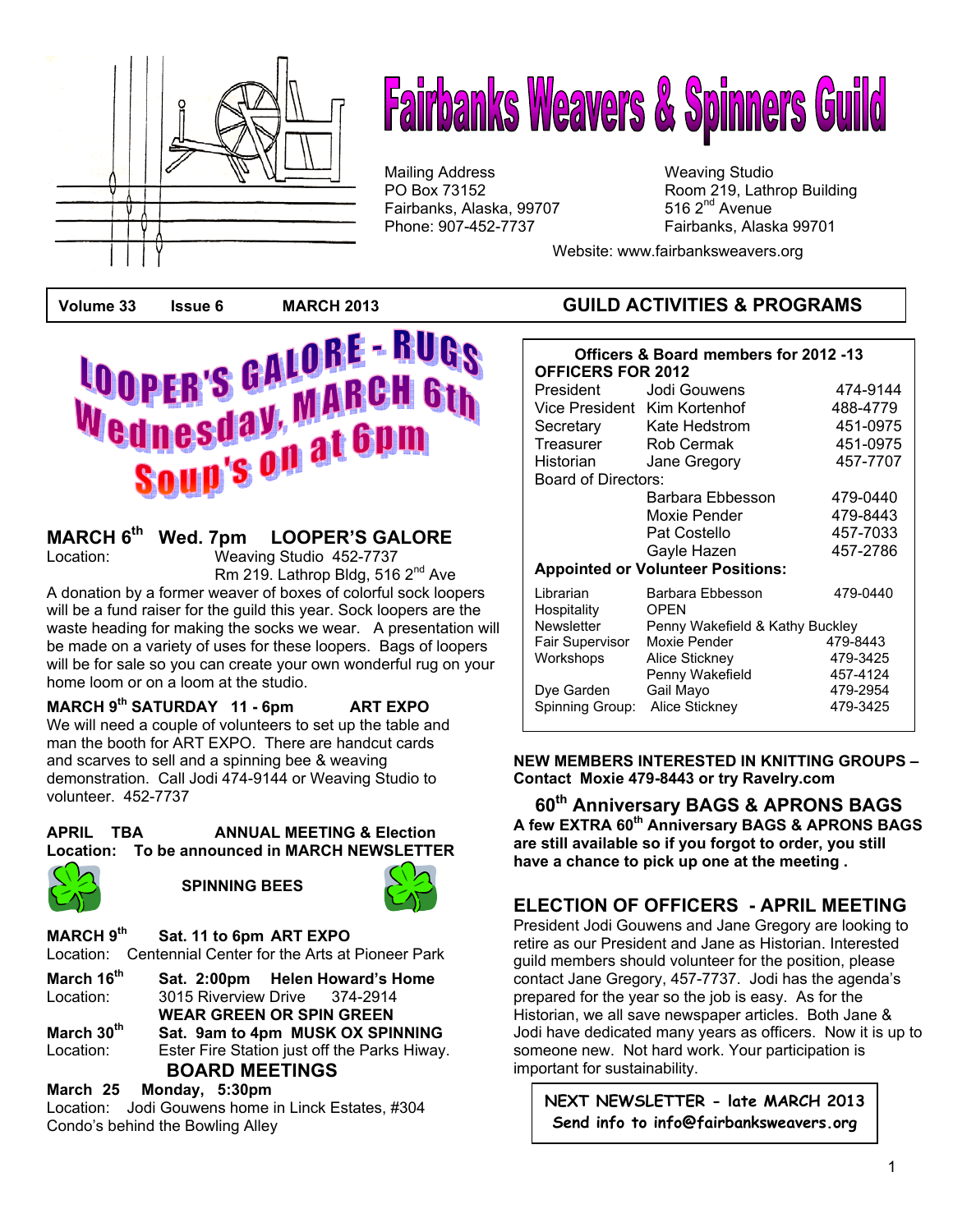

#### **MEMBERS IN THE NEWS & THANK YOU'S to the following:**

**GAYLE HAZEN & Daughter MERDITH** are off to Hawaii for a short vacation in the sun. **LINDE KIENLE** will be in Fairbanks for a few days this week. Just try and catch her if you can. **PENNY WAKEFIELD,** off for 10 days to warmer weather and missing ART EXPO for the first time for many years. **KIM KORTENHOF & KATE HEDSTROM** were spellers in the 'Spelling Biz' contest, the winner was Alyeska Pipeline with Kim on board. In the past Kate has won also. **THANKS in advance to JOYCE OUTTEN, ALICIA SPIELMAN and WENDY ELSNER and other spinners** for volunteering their help for ART EXPO. **THANKS to HELEN HOWARD** for organizing the February birthday party for **Cathy Egan, Penny Wakefield, Helen & Cathy Curby**.. Did I miss anyone? Now let's celebrate March birthdays in late March. Email to let everyone know when & where.



**Friday, March 15 to Sunday, March 17. Anchorage Weavers & Spinners Guild Workshops Barbara Walker workshops** '**Stripes with Attitude'**

Spaces available in this workshop, which includes & covers supplemental warps **WORKSHOP DESCRIPTION**: Bold or subtle, stripes can be so much more than different colored threads. Learn the roles color, texture, pattern and structure can play in designing stripes with pizzazz. Sample weaving includes twill and lace manipulations, textured lines, extracting portions of turned patterns and various uses of supplementary warps. Requirements: 8 shaft loom. Cost : \$160.00 includes \$10.00 materials fee. \$80.00 due upon registration.

www.barbarajwalker.com/stripes.html

If you are interested in this workshop – contact Marilyn Barker (afmhb@uaa.alaska.edu) or

Kathryn Young (sweetenergy@gci.net)

http://www.anchorageweavespin.org/workshops/BarbaraWalker WorkshipStripes-registration.pdf

 (Note that the lower half of Stripes with an Attitude form needs to be mailed to Barbara Walker, barbara@barbarajwalker.com.

**MARCH 23rd Sat. 12 – 3 SPINDLE & WHEEL SPIN-IN** Brush up on spinning, come & play. Lots of fiber, hand cards, spindles & a broad variety of spinning wheels to try. You name it, we have it. Some wheels are for sale

#### **COMING IN APRIL OR MAY 2013 Felting Symposium Machine Knitting If you would like to do a weekend workshop, Please contact the studio. 452-7737**

#### **MARCH 30th SAT. QIVIUT SPINNING WORKSHOP INSTRUCTOR: Wendy Elsner**

Want to know more about qiviut: cleaning, preparing, spinning,

washing, knitting, weaving, and how to evaluate & bring out the best qualities of this wonderful fiber. There will be discussion of fine spinning techniques, but also yarns that are suitable for rougher use, in garments for sports, hunting, going to the moon, and more.

**Bring:**- white cotton cloth, pillowcase or smaller in size, to use as work surface while cleaning & spinning qiviut; LUNCH, note paper, pencil: drop spindle or wheel; If you have qiviut, you may want to bring it for evaluation and discussion. Bring a small desk lamp which will improve lighting while you are cleaning & spinning. There will be information handouts. Qiviut will be available for sale, price per oz or gram:

**Course fee:** \$50 made out to the guild. Plus \$20 for

1 ounce of qiviut , paid to Alice Stickney. You may bring your own for use and for evaluation by Wendy. Registration form at the end of the newsletter.

TIME: 9am to 4 or 5pm, Bring a lunch.

Location: ESTER FIRE STATION

To Register: call 452-7737, Weaving Studio after March  $18<sup>th</sup>$  or mail in registration form.

#### **August 25 - 30 Pine Needle Basketry**

See websites below for more info on location and teacher. This class is sponsored by Osher Lifelong Learning. Who may participate? Members of OLLI at UAF who are: Adults over 50 (\$35 annual membership fee) and their adult companions. Companions do not need to be over 50 but must pay \$35 OLLI fee. Details of this trip are on the website: https://www.uaf.edu/olli/travel/ Don't book your Ketchikan flight until participation of the minimum 4 people is confirmed. See basket samples at : http://www.basketsandbullets.com/baskets.html See last newsletter for workshop description info.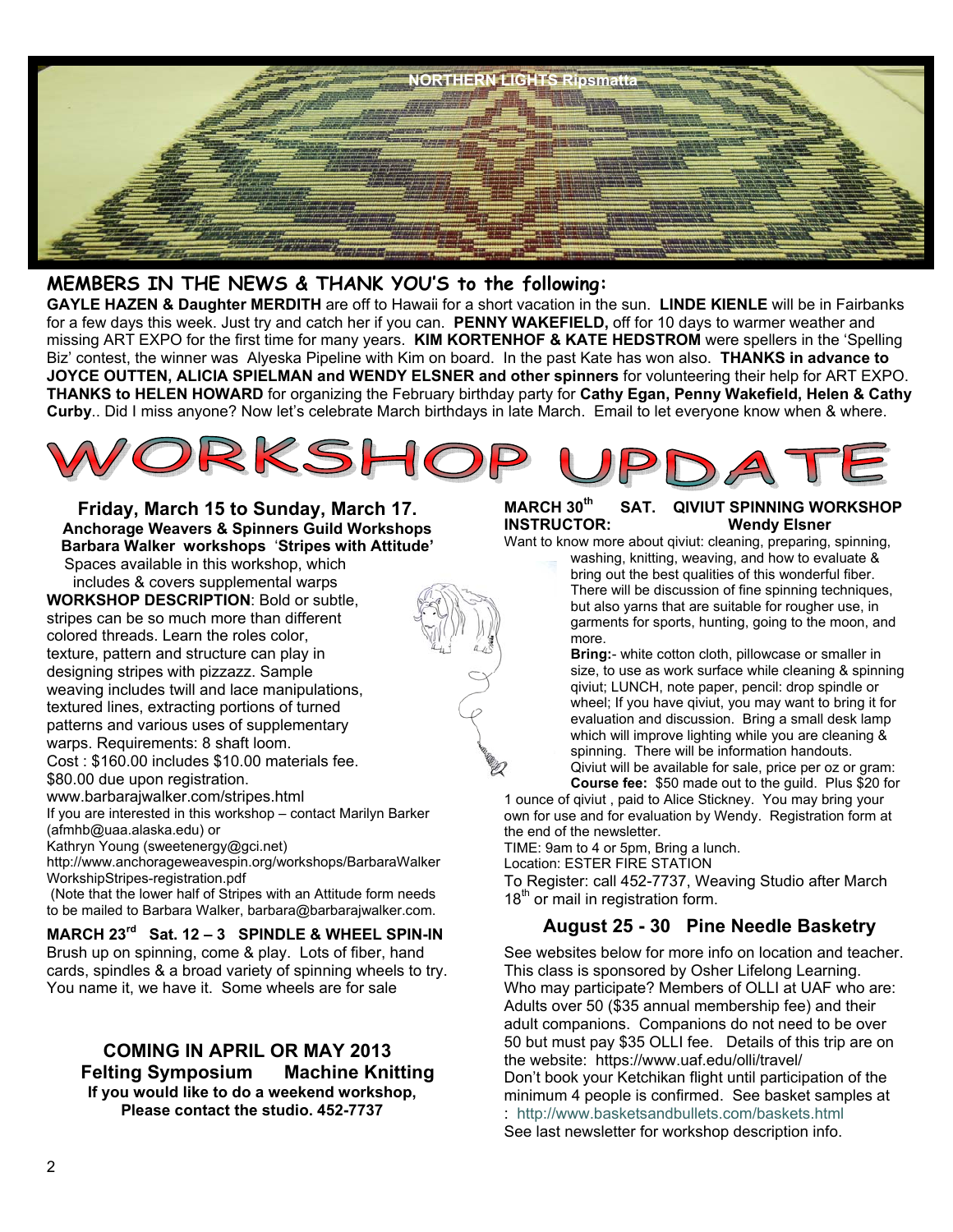## HE ART SCENE

**FAIRBANKS ARTS ASSOCIATION BEAR GALLERY Exhibits & DEADLINES** 

**ARTISTS can sign up for ART EXPO - SATURDAY, MARCH 9TH**

**SALES & DEMO FOR THE GUILD** 

**Please volunteer to help demo & sell Contact Jodi Gouwens ♦♦♦♦♦♦♦♦♦♦♦♦♦♦♦**

### **27TH ANNUAL INTERIOR ARTISANS**

 **Entry Deadline: Sunday, MARCH 31st**

 **Opening April 5 – 27 For prospectus & information regarding these exhibitions: www.fairbanksarts.org** 

**♦♦♦♦♦♦♦♦♦♦♦♦♦♦♦**

## **National COMPETITIONS FOR WEAVERS**

#### **Colorado Springs exhibit 2013**

**Entry Deadline: April 8, 2013 Woven** 

**Together: Firestorm Juried exhibit** 

**commemorating 2012 U.S. wildfire season.** 

**June 21-August 3, 2013, Download prospectus:** 

**www.PikesPeakWeavers.org/firestorm**

#### **♦♦♦♦♦♦♦♦♦♦♦♦♦♦♦ Second annual fiber festival Taos, NM, Taos Fiber Marketplace! April 19-21, 2013,**

Website: www.taosfibermarketplace.com Facebook: www.facebook.com/pages/Taos-Fiber-Marketplace/244531685598333 Julie Silvian Taos Fiber Market Place PO Box 2893 Ranchos de Taos, NM, 87557

#### **♦♦♦♦♦♦♦♦♦♦♦♦♦♦♦**

#### **Fiber Arts festival April 20 & 21, 2013 Kenai Peninsula Fair - Ninilchik, Alaska.**

My name is Debra Henderson and I am coordinating a fiber Arts Festival on April 20 & 21. I would like to invite any spinners, weavers, knitting or crochet artists, basket makers, etc. to have a booth and hold workshops, demo's or sell as a vendor. The application packet will be on the Kenai Peninsula Fair's website shortly. Thank you for your consideration and any help in this matter. Anyone

interested or has questions may contact me through this email or (907) 252-3544.Debra Henderson Email: fairoffice@acsalaska.net



#### **♦♦♦♦♦♦♦♦♦♦♦♦♦♦♦ 2013 SURFACE DESIGN CONFERENCE San Antonio, Texas, from June 6-9, 2013**

http://www.artguat.org/ http://www.artguat.org/reg.html | 4758 Lyndale Avenue South | Minneapolis | MN | 55419 **♦♦♦♦♦♦♦♦♦♦♦♦♦♦♦**

**♦♦♦♦♦♦♦♦♦♦♦♦♦♦♦**

**NORTHWEST WEAVING CONFERENCE & WORKSHOPS Bellingham, WA**. **JUNE 21 – 25, 2013** 

 **http://www.anwg-conference-2013.com/ ♦♦♦♦♦♦♦♦♦♦♦♦♦♦♦**

#### **Art Workshops in Guatemala**

 **July 21 – 30, 2013** 

Mayan Culture with a focus on Textiles, the fascinating Mayan calendar and Spirituality with Karen Searle Threads of Culture Southwestern Textile Tour with Laurie Webster PhD

#### **♦♦♦♦♦♦♦♦♦♦♦♦♦♦♦**

#### **INTERMOUNTAIN WEAVER'S CONFERENCE**

 **Fort Lewis College, Durango, Colorado JULY 25 - 28, 2013** 

**For newsletter & workshops etc:** 

**http://www.intermountainweavers.org/index.php ♦♦♦♦♦♦♦♦♦♦♦♦♦♦♦**

#### **HGA's Convergence® 2014 Conference SAVE THE DATEs July 14 - 19, 2014**

HGA is wrapping up details with service providers at our proposed location, and an announcement will be made

#### **CHECK OUT THESE WEBSITES**

Here are two places for info on **COLOR THEORY** and the color blender site is wonderful. You pick two colors and it will blend them and give all the shades from the top to the bottom. Great tool for designing**.**  http://www.worqx.com/color/index.htm http://meyerweb.com/eric/tools/color-blend/

#### **VIDEO's & Websites**

http://www.npr.org/blogs/krulwich/2012/12/22/167798393/i t-s-december-brr-is-my-house-shivering - GREAT QUICK VIDEO (A great video where they knitted everything, covered everything then unknitted everything in order to film it.

**3 minute video with knit sweaters!** Since 1955, Loes Veenstra has knitted over 550 sweaters and stored them in her home on the 2nd Carnissestraat in Rotterdam. The sweaters have never been worn. Until today. Sweaters on parade to music.

http://www.youtube.com/watch?v=Pul1Ja8gWBg

#### **WEAVE MORE IN THE NEW YEAR YES! YES! YES!**

**NEW YEARS RESOLUTIONS Bring a new friend to guild meetings. Make a resolution to attend more meetings & volunteer for a GUILD office position** 

#### **DUES ARE DUE**

**GUILD MEMBERSHIP BOOKLET IN APRIL – If you have received an email, your dues are in arrears. We would hate to lose you.**